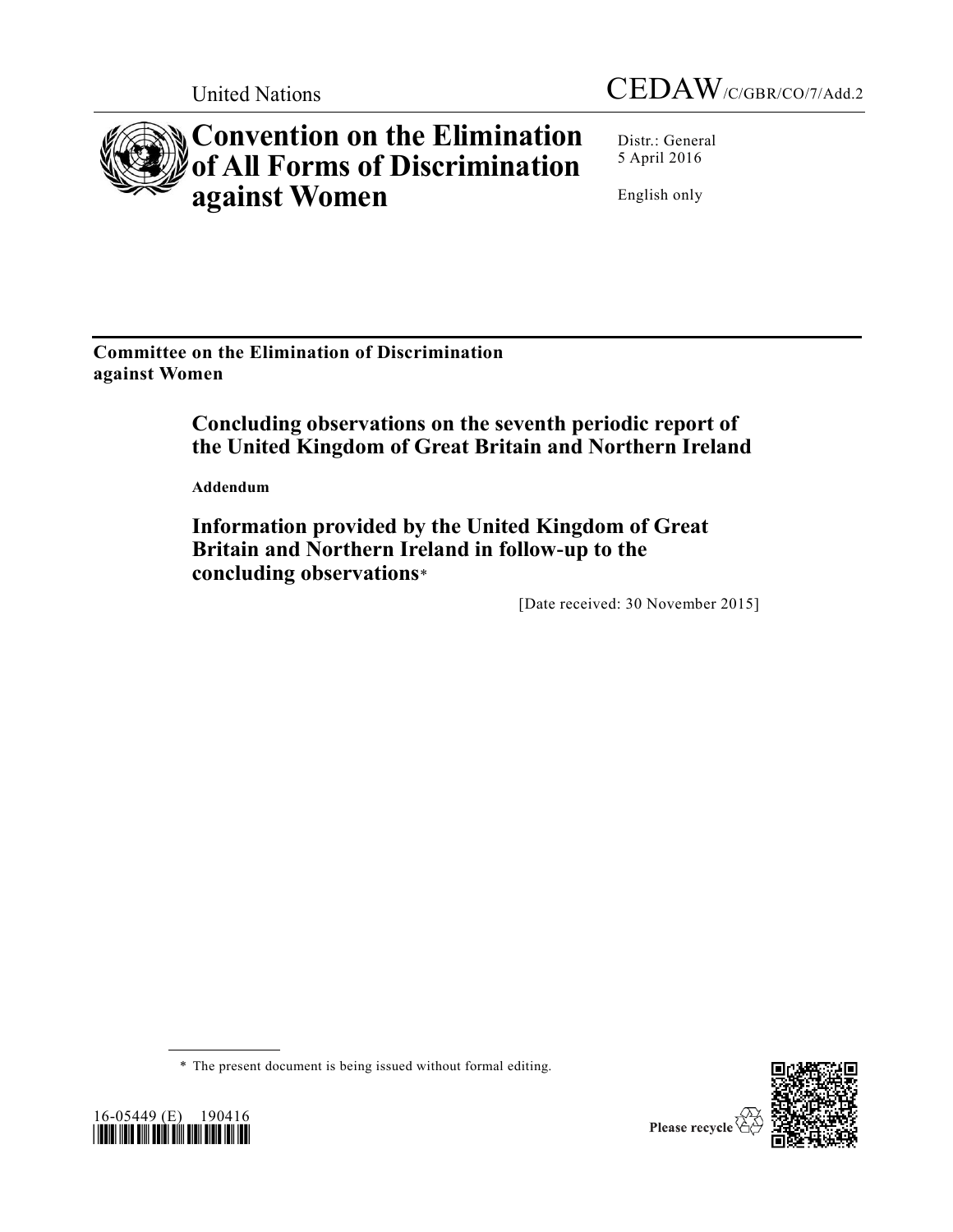The United Kingdom is grateful for the work of the Committee and for the Committee's observations and recommendations. Please find as follows the response regarding the Committee's recommendations regarding legal aid and access to justice.

# **England and Wales**

## **To ensure effective access by women, in particular women victims of violence, to courts and tribunals**

1. The Ministry of Justice is responsible for the running and reform of the justice system in England and Wales, including providing access to justice through courts, tribunals and the provision of legal aid. The Ministry of Justice works with other Government departments and agencies to administer the justice system as a whole, including Her Majesty's Courts and Tribunals Service (HMCTS) and the Legal Aid Agency (LAA).

2. The UK Government is firmly committed to providing effective access to justice for all those who require it, irrespective of gender. The legal aid scheme plays a vital role in this regard, although "access to justice" is a broader concept and should not simply be equated to access to government-funded legal advice in all possible cases.

#### *Legal aid*

3. The availability of legal aid in England and Wales is set out in the Legal Aid, Sentencing and Punishment of Offenders Act 2012 (LASPO) and underlying regulations, which came into force on 1 April 2013.

4. Civil legal aid is available where the matter is within the scope of the civil legal aid scheme, subject to statutory tests of the applicant's means and the merits of the case, which are known as the eligibility tests. The LASPO reforms to the scope of legal aid were designed to ensure access to public funding in those cases that most require it, encourage early resolution of disputes instead of unnecessary conflict, and to improve the affordability of legal aid provision. In determining areas for legal aid funding, the UK Government took into account the importance of the issue, the litigant's ability to present their own case, whether alternative sources of funding existed, and whether other routes to resolution were available. The UK Government also took into account domestic, European and international legal obligations, including the European Convention on Human Rights (ECHR). Whilst no one factor was determinative, the UK Government considered very carefully whether litigants bringing proceedings were likely to be particularly vulnerable (either as a result of their own characteristics or the traumatising circumstances in which the proceedings are being brought). As a result, LASPO prioritizes civil leg al aid for a number of matters where women, in particular, may require it.

5. The UK Government is absolutely clear that victims of domestic violence must have access to the help that they need. Legal aid for the purpose of obtaining urgent protection (protective injunctions) is available. Prescribed forms of evidence of domestic violence are not required for legal aid applications in these cases and financial eligibility limits can be waived. The court application fee for such protection has been removed, to ensure that there are no unnecessary barriers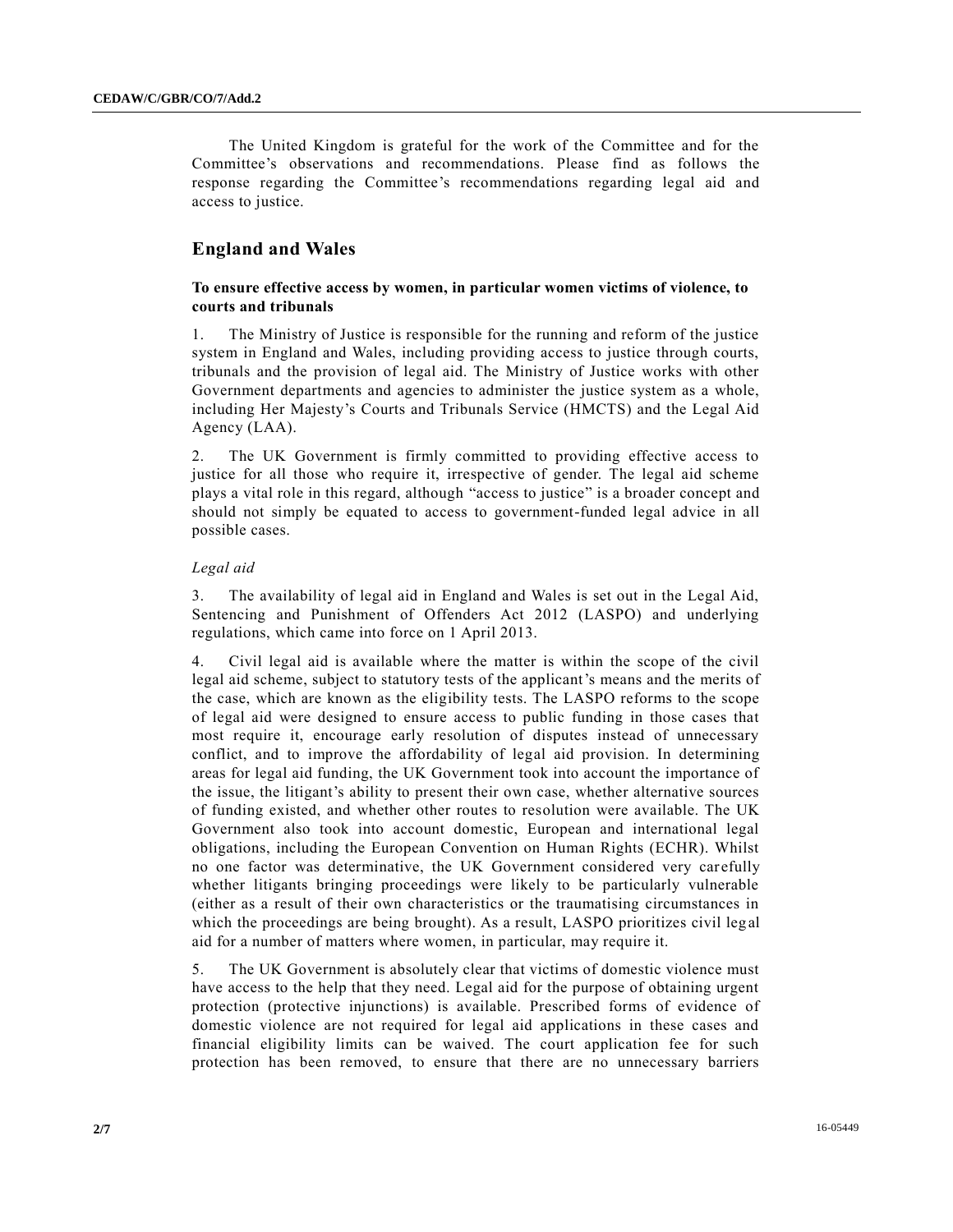between people and the help that they need. Legal aid is also available in relation to EU and international child custody and maintenance agreements.

6. Legal aid funding for private family law cases, such as divorce, child custody arrangements and financial matters, has been restricted to make sure that funding is available for those that need it most. Where there is objective evidence of domestic violence or child abuse, legal aid remains available. This is because the UK Government has prioritized protecting victims of domestic violence from the potential disadvantage of facing their abuser in court.

7. The UK Government has kept the evidence requirements under review, completing an early review of the evidence of domestic violence required to apply for legal aid funding in private family law matters. In doing so the UK Government engaged Women's Aid, the Association of Chief Police Officers and other representative organisations. As a result of the review, the UK Government made a number of changes to the evidence requirements in April 2014, extending the forms of evidence accepted and taking measures to make them easier to attain. Domestic Violence Protection Orders, police bail and a binding over order for a domestic violence offence were all added, as well as evidence of a stay at a refuge — or that a stay had been denied due to lack of available accommodation. The UK Government also amended the legislation to make sure that, once a particular form of legal aid has been granted, no further application is needed in order to receive legal representation for that case.

8. The UK Government has worked with professional organisations representing GPs and other healthcare professionals, as well as the police, to ensure that they are equipped to provide evidence in a suitable format and with the appropriate urgency. Full guidance and template letters have been produced. The Ministry of Justice and the LAA continue to work with evidence-providing organisations to make sure evidence is easy to obtain and charges are minimized. Further changes were made in July 2015, including operational improvements and the addition of new offences to the list of domestic violence and child abuse offences. The situation is being kept under review.

9. Where a matter is outside of the scope of the civil legal aid scheme, an applicant may apply for exceptional case funding. Exceptional case funding is available, subject to means and merits, where failure to provide legal aid would breach the applicant's rights under ECHR or EU law (or in light of the risk of a breach, it is appropriate to provide legal aid). Revised guidance was published in June 2015 to take into account recent court judgments which clarify the extent to which legal aid is required under the ECHR.

10. During the previous Parliament, the UK Government proposed to introduce a residence test for applicants for civil legal aid. The test would comprise two limbs. First, the individual would need to be lawfully resident in the UK, Crown Dependencies or British overseas territories at the time they apply for civil legal aid and secondly, to have been lawfully resident there for a continuous period of 12 months in the past. The civil legal aid residence test was successfully challenged by way of judicial review. The UK Government was granted permission to appeal; the appeal was heard in the Court of Appeal in October 2015. The UK Government was successful in the Court of Appeal, with judgment handed down on 25 November 2015.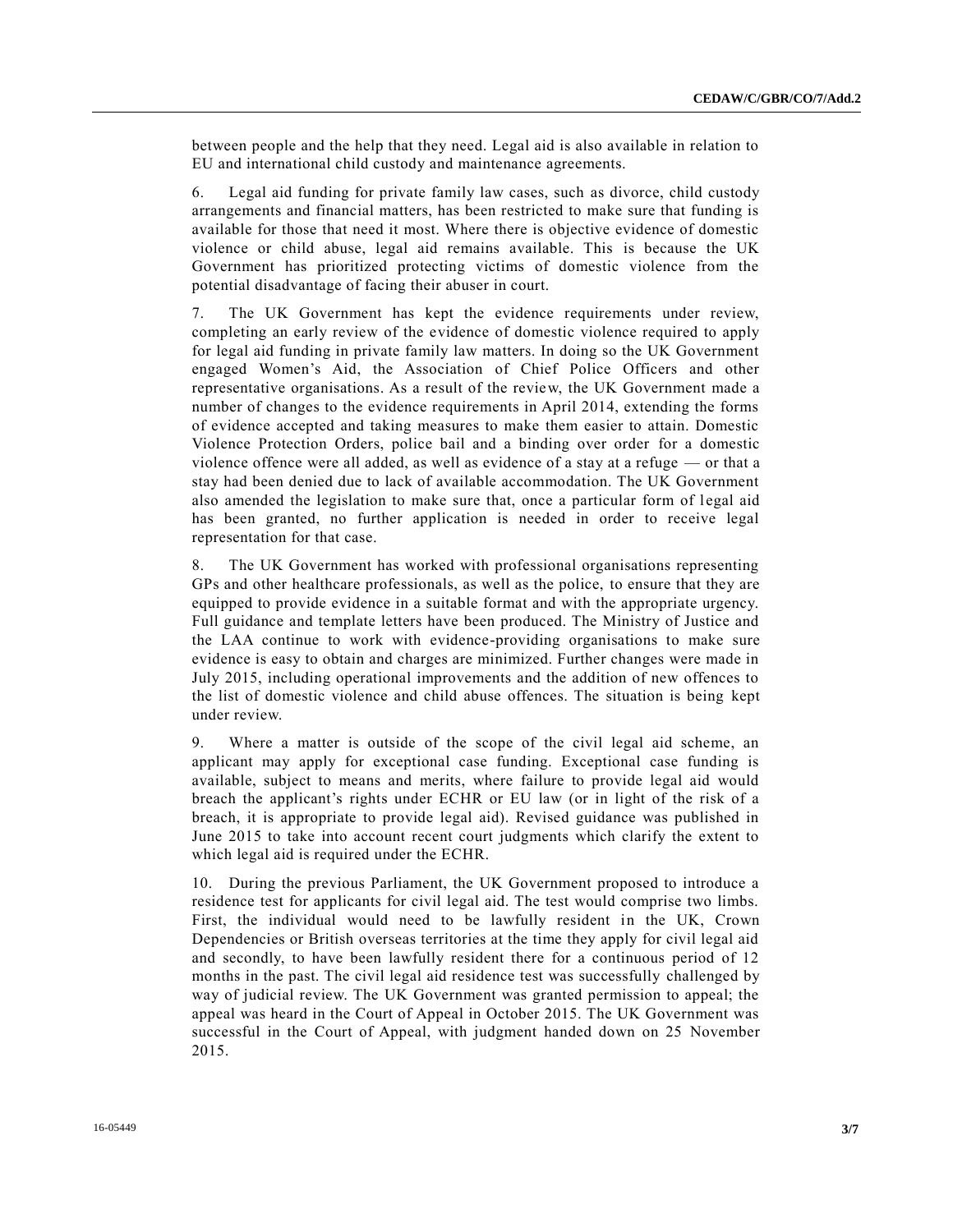11. The UK Government continues to believe that individuals should have a strong connection with the UK to benefit from the civil legal aid scheme.

12. In developing the proposed residence test, the UK Government took into consideration that legal aid is specifically provided in certain circumstances for victims of domestic violence and forced marriage and made exceptions to the residence test for individuals in these groups, in recognition of the fact that they are particularly in need of legal aid on these matters. There were also other exceptions from the proposed residence test for specific types of cases, which may also be relevant for women. These include exceptions for victims of human trafficking in relation to certain damages, compensation and immigration claims as well as detention cases and challenges to the lawfulness of detention by way of judicial review. Any person excluded from civil legal aid under the residence test would be able to apply for exceptional case funding. Exceptional case funding would have continued to be available where failure to provide legal aid would breach the applicant's rights under the ECHR or EU law (or, in the light of the risk of a breach, it is appropriate to provide legal aid).

#### *Judicial review*

13. Judicial review plays an important role in holding the Government to account and is a mechanism through which women have effective access to the courts. The UK Government has targeted legal aid resource in England and Wales at judicial review cases where it is needed most so that cases of merit can be pursued. Reform has also taken place to make sure that judicial reviews can proceed quickly to a final resolution with proportionate costs for all involved. While undertaking reform, the UK Government sought evidence of equalities impacts. Impact Assessments produced in relation to judicial review reform noted that some claimants and third parties may lose out from quicker case resolution if they had an interest in government decisions being delayed. There is no evidence, however, to suggest that this will affect women victims of violence disproportionately to other claimants.

#### *Court and tribunal fees*

14. On 11 June 2015, the UK Government announced the commencement of a post-implementation review of the introduction of employment tribunal fees, which apply in England, Wales, Scotland and Northern Ireland. The intention is for the review to be completed later this year. This review will include an examination of whether there has been a disproportionate impact on women, in particular whether employment tribunal fees are a bar to women bringing meritorious claims.

15. The UK Government enables effective access to courts and tribunals through a fee remissions system, so that those unable to afford fees are not denied access. Eligibility for a fee remission is based on an individual's ability to pay. The remissions scheme is targeted towards those in vulnerable households on low incomes who are in receipt of certain state benefits.

#### *Support for victims*

16. The Code of Practice for Victims' of Crime (the "Victims' Code") outlines the information and services to be provided to victims of crime, including female victims, by criminal justice agencies in England and Wales. Victims of domestic violence or sexual offences are also entitled to receive an enhanced level of servi ces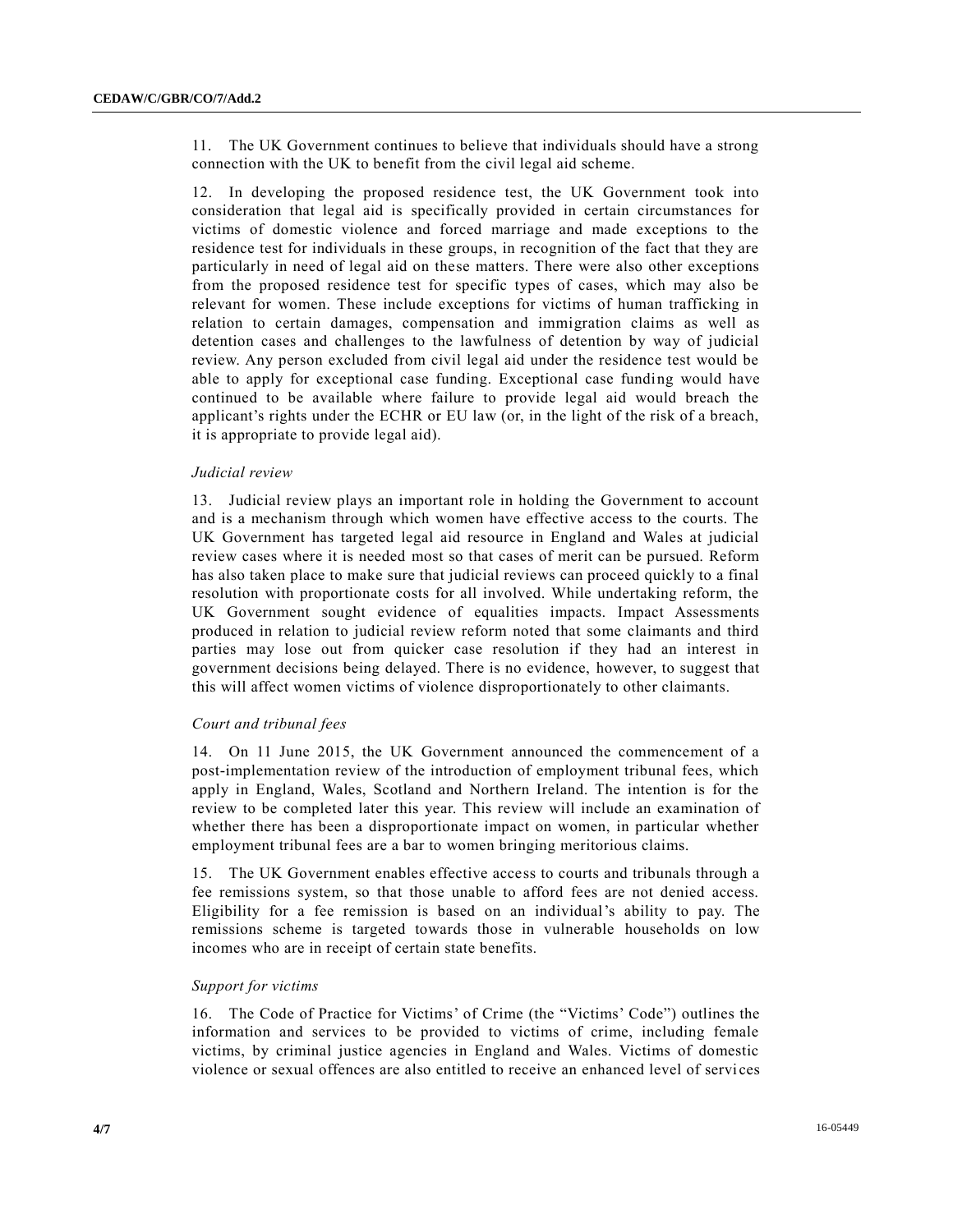under the Victims' Code. This includes quicker updates on the status of their case and to receive information on referral to pre-trial therapy or counselling where appropriate and available. The Code also entitles victims to make a Victim Personal Statement (VPS) which allows the victim to tell the court how the crime has personally affected them.

17. There are a number of services that are nationally commissioned including support for female victims of rape which includes historic victims of childhood sexual abuse (CSA). In 2015/16 Ministry of Justice allocated funding of £4.7m to 86 female rape support centres to provide direct services such as counselling, plus an uplift of £2.15m for direct support for victims of CSA. There are non-statutory services for women and girls affected by violence which the Ministry of Justice does not fund, including 250-300 Independent Sexual Violence Advisers, of which 87 are part-funded by the Home Office (c£1.72m).

#### *Support for witnesses*

18. All vulnerable or intimidated witnesses who give evidence to the court have the right to ask for special measures to be put in place. These include giving evidence from behind a screen, by video link within the court building, or at a remote site away from the court. This means the witness does not have to face the defendant or their supporters in the courtroom.

## **To continuously assess the impact of the reforms of legal aid on the protection of women's rights**

19. The Ministry of Justice and LAA continue to monitor the operation and expenditure of the legal aid scheme and the UK Government has committed to undertake a post-implementation review of LASPO within 3-5 years of implementation.

20. Where issues or problems have been identified with the legal aid scheme ahead of this review, these have been addressed. The UK Government has already taken significant steps to provide better information to assist parties when they go to court in England and Wales through the Litigant in Persons Support Strategy. As part of this, the UK Government announced a new £2m package of support for separating couples and parents aimed at avoiding expensive and confrontational courtroom battles in October 2014. The new strategy, which has been led by the advice, voluntary and pro bono sectors, builds on domestic and international advice and evidence. The strategy maximizes the provision of support to litigants in person, and in particular prioritizes the provision of legal support, through the co -ordination of local support and expertise via the Personal Support Unit, the Citizens Advice Bureau, pro bono providers and local law clinics. The strategy is already seeing results with more support units opening in courts across England and Wales, additional clinics are increasing the supply of initial legal advice, and greater online information and materials are now available.

21. In addition, as set out above, the UK Government expanded the list of evidence that can be provided when applying for legal aid for domestic violence and has amended the exceptional case funding guidance to take into account new case law.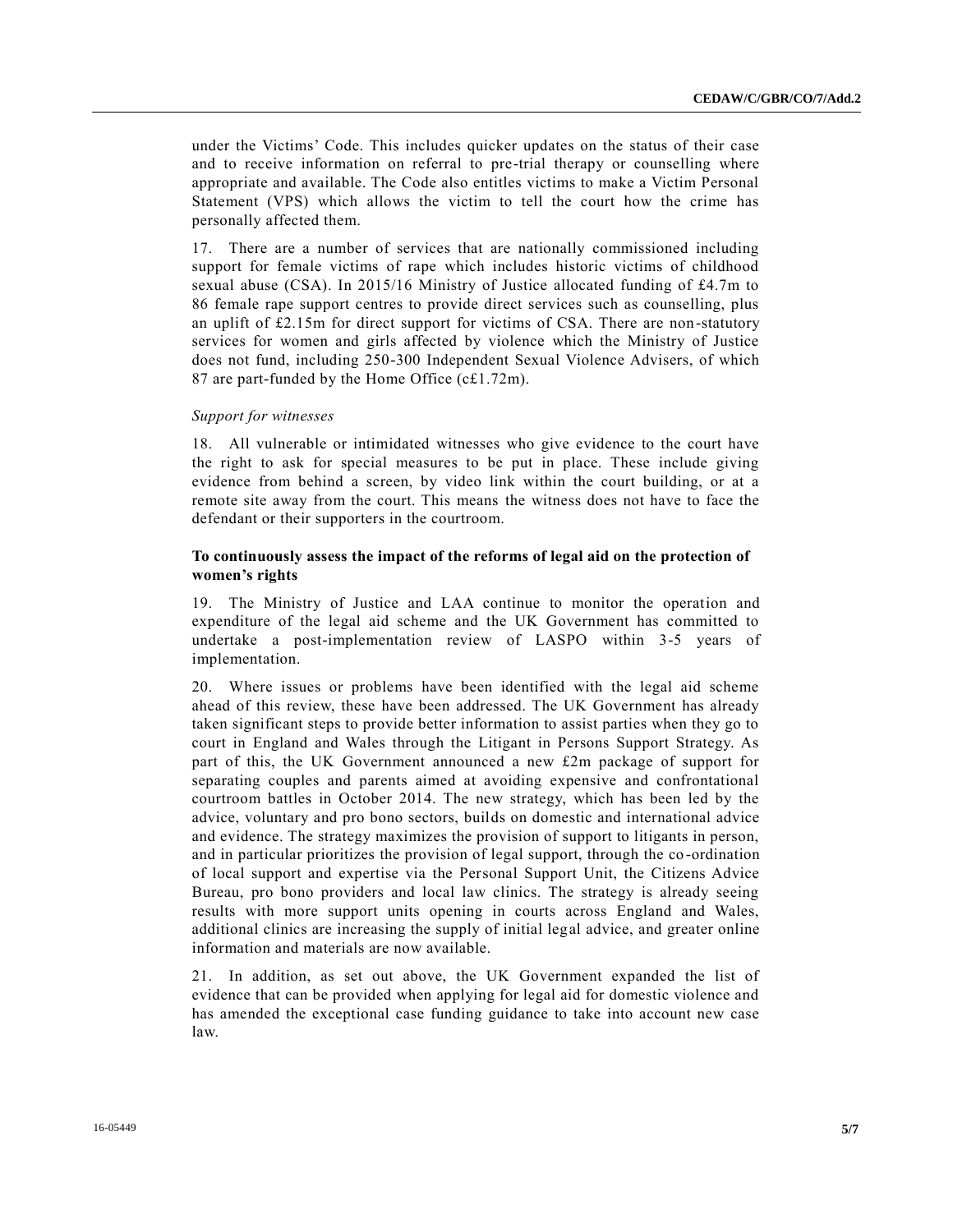# **To protect women from informal community arbitration systems, especially those that violate their rights under the Convention**

22. The UK Government is committed to upholding the rule of law and Britain has a proud tradition of promoting and upholding women's rights. There are some who use their position in communities, to advocate a secondary and inferior role for women, which denies them equal access to education, limits their ability to pursue employment, isolates them socially, and limits their access to justice. The UK Government is clear that all rules, practices and bodies — including systems of alternative dispute resolution — must operate within the rule of law in the UK and in compliance with the ECHR.

23. Individuals involved in informal arbitration have the right to refer to the UK courts at any point, particularly if they feel pressured or coerced to resolve an issue in a particular way. Certain types of disputes, such as dispute s over the custody or welfare of children, cannot be arbitrated and can only be decided by the courts.

24. The Government is undertaking a range of initiatives to facilitate and support equality for all women, to raise awareness of their rights, and to achieve more integrated communities. Our programmes and projects include an investment of £8 million over three years to support 33,500 isolated adults to learn English. The rollout of the programme began during 2013/2014. The English language programme gives the most isolated in our communities the chance to develop their language skills so that they can take a more active role in wider society. A further £8 million has been spent since 2011 on the Near Neighbours programme to support over 994 local projects that bring different faith and ethnic groups together, benefiting over 750,000 local people. Many of these projects give vulnerable groups, such as isolated women, opportunities to come together and share knowledge and help each other, while strengthening their local communities. The Muslim Marriage Working Group, coordinated by the Ministry of Justice, has been established to specifically consider what can be done to help address the issue of Muslim women who are left without legal protection by having non-legally valid religious marriages.

# **Scotland — Contribution from the Scottish Government**

25. The effects of the Legal Aid, Sentencing and Punishment of Offenders Act 2012 highlighted do not apply in Scotland. The range of matters for which legal aid is available in Scotland has not been reduced. Women are able to access legal aid, including for those matters listed by the Committee, without having to provide proof of abuse. A residence test for legal aid has not been proposed in Scotland.

26. The Scottish Government has committed to abolishing the fees for employment tribunals, believing these to be a barrier to women accessing justice, with the additional powers due to come to the Scottish Parliament through the Scotland Bill.

27. The Scottish Government is investing an additional £20m over the next three years (2015-2018) to drive forward innovation and improvement within the justice system, tackle perpetrators and increase public awareness of violence against women. This includes doubling the funding for local rape crisis centres to support victims of sexual violence. Additional funding is also being invested in advocacy